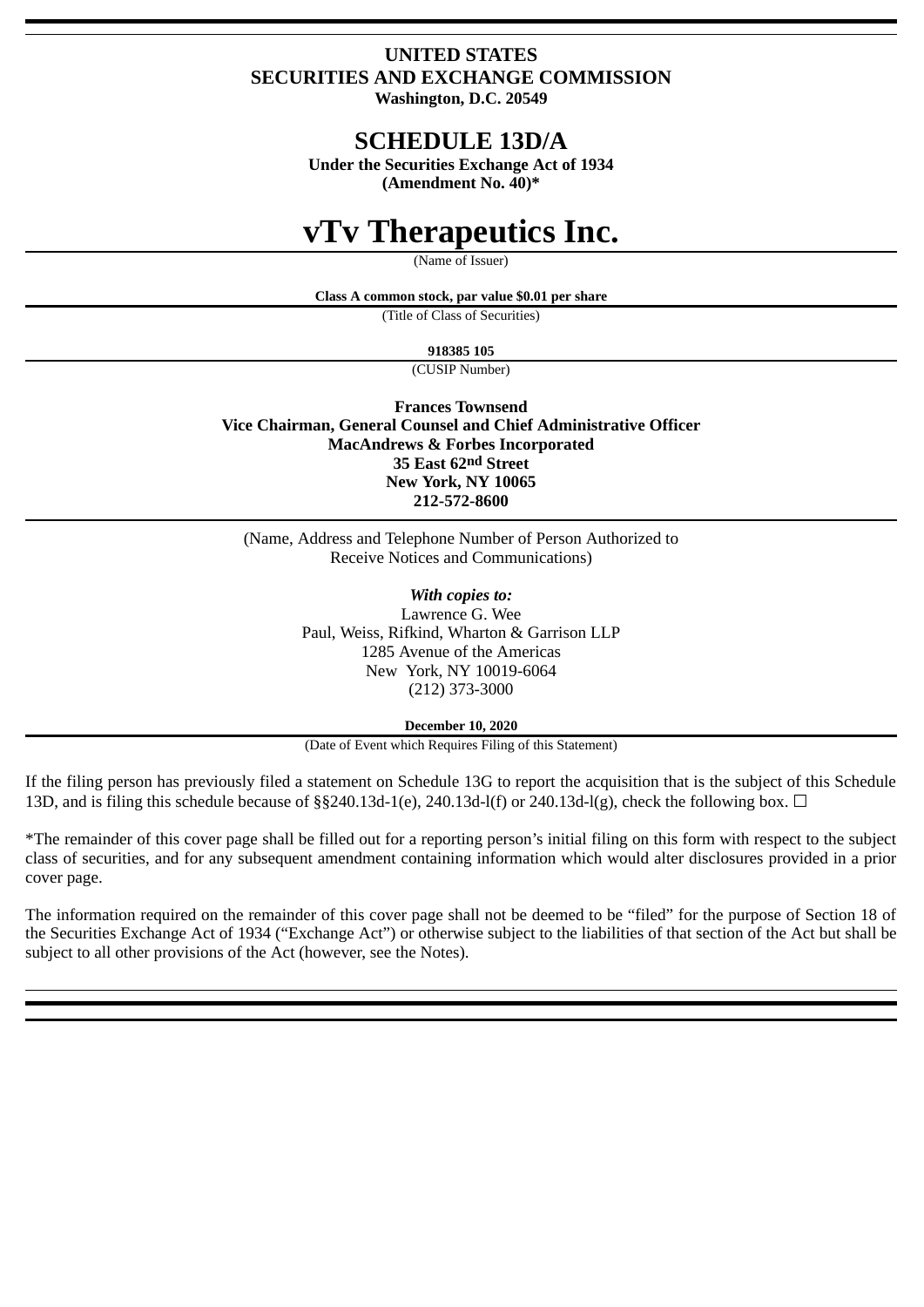| <b>CUSIP No.</b> |  |
|------------------|--|
| 918385 105       |  |

|                                                                        |                                                    |                                                                                                              | <b>NAMES OF REPORTING PERSONS</b>                                                      |            |  |  |  |
|------------------------------------------------------------------------|----------------------------------------------------|--------------------------------------------------------------------------------------------------------------|----------------------------------------------------------------------------------------|------------|--|--|--|
| 1                                                                      |                                                    | The ROP Revocable Trust dated 1/9/2018                                                                       |                                                                                        |            |  |  |  |
|                                                                        |                                                    |                                                                                                              | <b>CHECK THE APPROPRIATE BOX IF A MEMBER OF A GROUP</b>                                | (a) $\Box$ |  |  |  |
| $\overline{2}$                                                         |                                                    |                                                                                                              |                                                                                        | (b)        |  |  |  |
|                                                                        | <b>SEC USE ONLY</b>                                |                                                                                                              |                                                                                        |            |  |  |  |
| 3                                                                      |                                                    |                                                                                                              |                                                                                        |            |  |  |  |
|                                                                        |                                                    |                                                                                                              | <b>SOURCE OF FUNDS (SEE INSTRUCTIONS)</b>                                              |            |  |  |  |
| 4                                                                      | O <sub>O</sub>                                     |                                                                                                              |                                                                                        |            |  |  |  |
|                                                                        |                                                    |                                                                                                              | CHECK BOX IF DISCLOSURE OF LEGAL PROCEEDINGS IS REQUIRED PURSUANT TO ITEM 2(D) OR 2(E) | $\Box$     |  |  |  |
| 5                                                                      |                                                    |                                                                                                              |                                                                                        |            |  |  |  |
|                                                                        |                                                    |                                                                                                              | <b>CITIZENSHIP OR PLACE OF ORGANIZATION</b>                                            |            |  |  |  |
| 6                                                                      |                                                    | New York                                                                                                     |                                                                                        |            |  |  |  |
|                                                                        |                                                    |                                                                                                              | <b>SOLE VOTING POWER</b>                                                               |            |  |  |  |
|                                                                        |                                                    | 7                                                                                                            | 10                                                                                     |            |  |  |  |
|                                                                        |                                                    |                                                                                                              | <b>SHARED VOTING POWER</b>                                                             |            |  |  |  |
| <b>NUMBER OF SHARES</b><br><b>BENEFICIALLY</b><br><b>OWNED BY EACH</b> | 8                                                  |                                                                                                              | 61,514,396 (1)                                                                         |            |  |  |  |
| <b>REPORTING PERSON</b>                                                |                                                    |                                                                                                              | <b>SOLE DISPOSITIVE POWER</b>                                                          |            |  |  |  |
| <b>WITH</b>                                                            |                                                    | 9                                                                                                            | $\overline{0}$                                                                         |            |  |  |  |
|                                                                        |                                                    |                                                                                                              | <b>SHARED DISPOSITIVE POWER</b>                                                        |            |  |  |  |
|                                                                        |                                                    | <b>10</b>                                                                                                    | 61,514,396(1)                                                                          |            |  |  |  |
|                                                                        |                                                    |                                                                                                              | AGGREGATE AMOUNT BENEFICIALLY OWNED BY EACH REPORTING PERSON                           |            |  |  |  |
| 11                                                                     | 61,514,396(1)                                      |                                                                                                              |                                                                                        |            |  |  |  |
|                                                                        |                                                    | CHECK BOX IF THE AGGREGATE AMOUNT IN ROW (11) EXCLUDES CERTAIN SHARES (SEE<br>$\Box$<br><b>INSTRUCTIONS)</b> |                                                                                        |            |  |  |  |
| <b>12</b>                                                              |                                                    |                                                                                                              |                                                                                        |            |  |  |  |
|                                                                        |                                                    |                                                                                                              |                                                                                        |            |  |  |  |
| 13                                                                     | PERCENT OF CLASS REPRESENTED BY AMOUNT IN ROW (11) |                                                                                                              |                                                                                        |            |  |  |  |
|                                                                        |                                                    | 79.3% (2)                                                                                                    |                                                                                        |            |  |  |  |
|                                                                        |                                                    |                                                                                                              | TYPE OF REPORTING PERSON (SEE INSTRUCTIONS)                                            |            |  |  |  |
| 14                                                                     | $_{\rm OO}$                                        |                                                                                                              |                                                                                        |            |  |  |  |

- (1) The information set forth in Item 5 is incorporated by reference. The number of shares reported above includes (i) 35,981,212 shares of Class A common stock, (ii) 23,084,267 shares of Class A Common Stock issuable upon exchange of 23,084,267 shares of Class B common stock, par value \$0.01 per share ("Class B Common Stock"), of the Issuer and corresponding nonvoting common units (" $yTv$  Units") of vTv Therapeutics LLC, (iii) 1,823,917 shares of Class A Common Stock issuable to MacAndrews & Forbes Group LLC ("M&F Group") upon exercise of Common Stock Purchase Warrants held by M&F Group (the "Warrants") and (iv) 625,000 shares of Class A Common Stock issuable to M&F Group at the option of M&F Group pursuant to the December Letter Agreement, that are beneficially owned by the "Reporting Person" (as defined below). The Reporting Person disclaims any beneficial ownership of the shares of Class A Common Stock and Class B Common Stock, except to the extent of such Reporting Person's pecuniary interest therein. The number of shares reported above includes 49,713 shares of Class B Common Stock and corresponding vTv Units that may be deemed to be directly beneficially owned by the Ronald O. Perelman Trust.
- (2) The calculation assumes that there is a total of 77,579,268 shares of Class A Common Stock outstanding, which is the sum of (i) 52,036,130 shares of Class A Common Stock outstanding, (ii) 23,094,221 shares of Class A Common Stock that are issuable in exchange for the 23,094,221 shares of Class B Common Stock and corresponding vTv Units outstanding, (iii) 1,823,917 shares of Class A Common Stock issuable to M&F Group upon exercise of the Warrants and (iv) 625,000 shares of Class A Common Stock issuable to M&F Group at the option of M&F Group pursuant to the December Letter Agreement, in each case, as of December 10, 2020.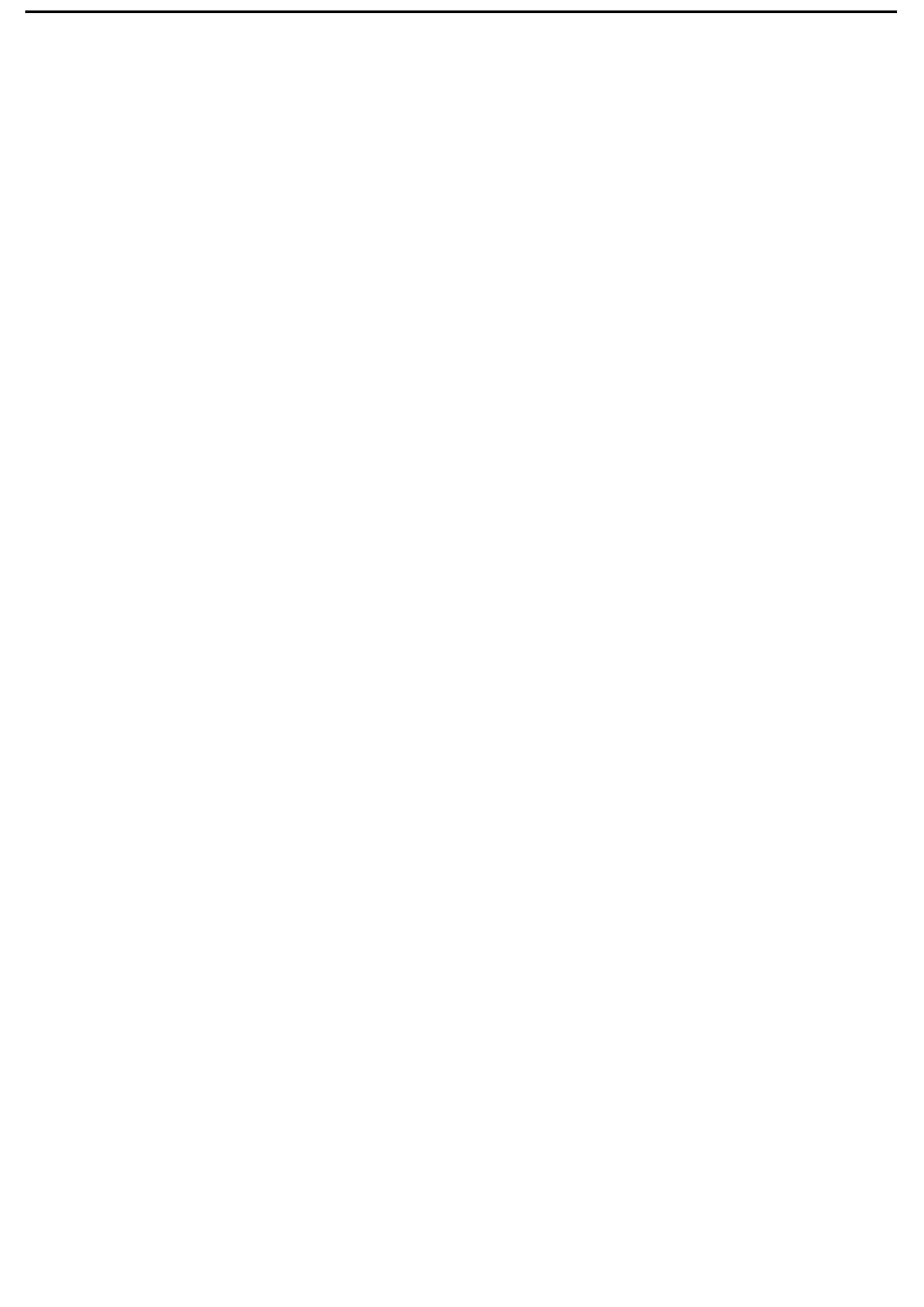| <b>CUSIP No.</b> |  |
|------------------|--|
| 918385 105       |  |

|                                             | <b>NAMES OF REPORTING PERSONS</b>                       |                                                                                                              |                                                                                        |        |  |  |  |
|---------------------------------------------|---------------------------------------------------------|--------------------------------------------------------------------------------------------------------------|----------------------------------------------------------------------------------------|--------|--|--|--|
| 1                                           |                                                         | MacAndrews & Forbes Incorporated                                                                             |                                                                                        |        |  |  |  |
| $\overline{2}$                              | <b>CHECK THE APPROPRIATE BOX IF A MEMBER OF A GROUP</b> |                                                                                                              |                                                                                        |        |  |  |  |
|                                             |                                                         |                                                                                                              |                                                                                        | (b)    |  |  |  |
| 3                                           |                                                         | <b>SEC USE ONLY</b>                                                                                          |                                                                                        |        |  |  |  |
|                                             |                                                         |                                                                                                              | <b>SOURCE OF FUNDS (SEE INSTRUCTIONS)</b>                                              |        |  |  |  |
| 4                                           | O <sub>O</sub>                                          |                                                                                                              |                                                                                        |        |  |  |  |
| 5                                           |                                                         |                                                                                                              | CHECK BOX IF DISCLOSURE OF LEGAL PROCEEDINGS IS REQUIRED PURSUANT TO ITEM 2(D) OR 2(E) | $\Box$ |  |  |  |
|                                             |                                                         |                                                                                                              |                                                                                        |        |  |  |  |
| 6                                           |                                                         |                                                                                                              | <b>CITIZENSHIP OR PLACE OF ORGANIZATION</b>                                            |        |  |  |  |
|                                             | Delaware                                                |                                                                                                              |                                                                                        |        |  |  |  |
|                                             |                                                         | 7                                                                                                            | <b>SOLE VOTING POWER</b>                                                               |        |  |  |  |
|                                             |                                                         |                                                                                                              | $\overline{0}$                                                                         |        |  |  |  |
| <b>NUMBER OF SHARES</b>                     |                                                         | 8                                                                                                            | <b>SHARED VOTING POWER</b>                                                             |        |  |  |  |
| <b>BENEFICIALLY</b><br><b>OWNED BY EACH</b> |                                                         |                                                                                                              | 60,808,962 (1)                                                                         |        |  |  |  |
| <b>REPORTING PERSON</b><br><b>WITH</b>      |                                                         | 9                                                                                                            | <b>SOLE DISPOSITIVE POWER</b>                                                          |        |  |  |  |
|                                             |                                                         |                                                                                                              | $\overline{0}$                                                                         |        |  |  |  |
|                                             |                                                         |                                                                                                              | <b>SHARED DISPOSITIVE POWER</b>                                                        |        |  |  |  |
|                                             |                                                         | <b>10</b>                                                                                                    | 60,808,962 (1)                                                                         |        |  |  |  |
| 11                                          |                                                         |                                                                                                              | AGGREGATE AMOUNT BENEFICIALLY OWNED BY EACH REPORTING PERSON                           |        |  |  |  |
|                                             | 60,808,962 (1)                                          |                                                                                                              |                                                                                        |        |  |  |  |
|                                             |                                                         | CHECK BOX IF THE AGGREGATE AMOUNT IN ROW (11) EXCLUDES CERTAIN SHARES (SEE<br>$\Box$<br><b>INSTRUCTIONS)</b> |                                                                                        |        |  |  |  |
| 12                                          |                                                         |                                                                                                              |                                                                                        |        |  |  |  |
|                                             |                                                         |                                                                                                              | PERCENT OF CLASS REPRESENTED BY AMOUNT IN ROW (11)                                     |        |  |  |  |
| 13                                          | 78.4% (2)                                               |                                                                                                              |                                                                                        |        |  |  |  |
|                                             |                                                         |                                                                                                              | TYPE OF REPORTING PERSON (SEE INSTRUCTIONS)                                            |        |  |  |  |
| 14                                          | CO                                                      |                                                                                                              |                                                                                        |        |  |  |  |

- (1) The information set forth in Item 5 is incorporated by reference. The number of shares reported above includes (i) 35,981,212 shares of Class A Common Stock, (ii) 22,378,833 shares of Class A Common Stock issuable upon exchange of 22,378,833 shares of Class B Common Stock and corresponding vTv Units, (iii) 1,823,917 shares of Class A Common Stock issuable to M&F Group upon exercise of Warrants and (iv) 625,000 shares of Class A Common Stock issuable to M&F Group at the option of M&F Group pursuant to the December Letter Agreement. The Reporting Person disclaims any beneficial ownership of the shares of Class A Common Stock and Class B Common Stock, except to the extent of such Reporting Person's pecuniary interest therein.
- (2) The calculation assumes that there is a total of 77,579,268 shares of Class A Common Stock outstanding, which is the sum of (i) 52,036,130 shares of Class A Common Stock outstanding, (ii) 23,094,221 shares of Class A Common Stock that are issuable in exchange for the 23,094,221 shares of Class B Common Stock and corresponding vTv Units outstanding, (iii) 1,823,917 shares of Class A Common Stock issuable to M&F Group upon exercise of the Warrants and (iv) 625,000 shares of Class A Common Stock issuable to M&F Group at the option of M&F Group pursuant to the December Letter Agreement, in each case, as of December 10, 2020.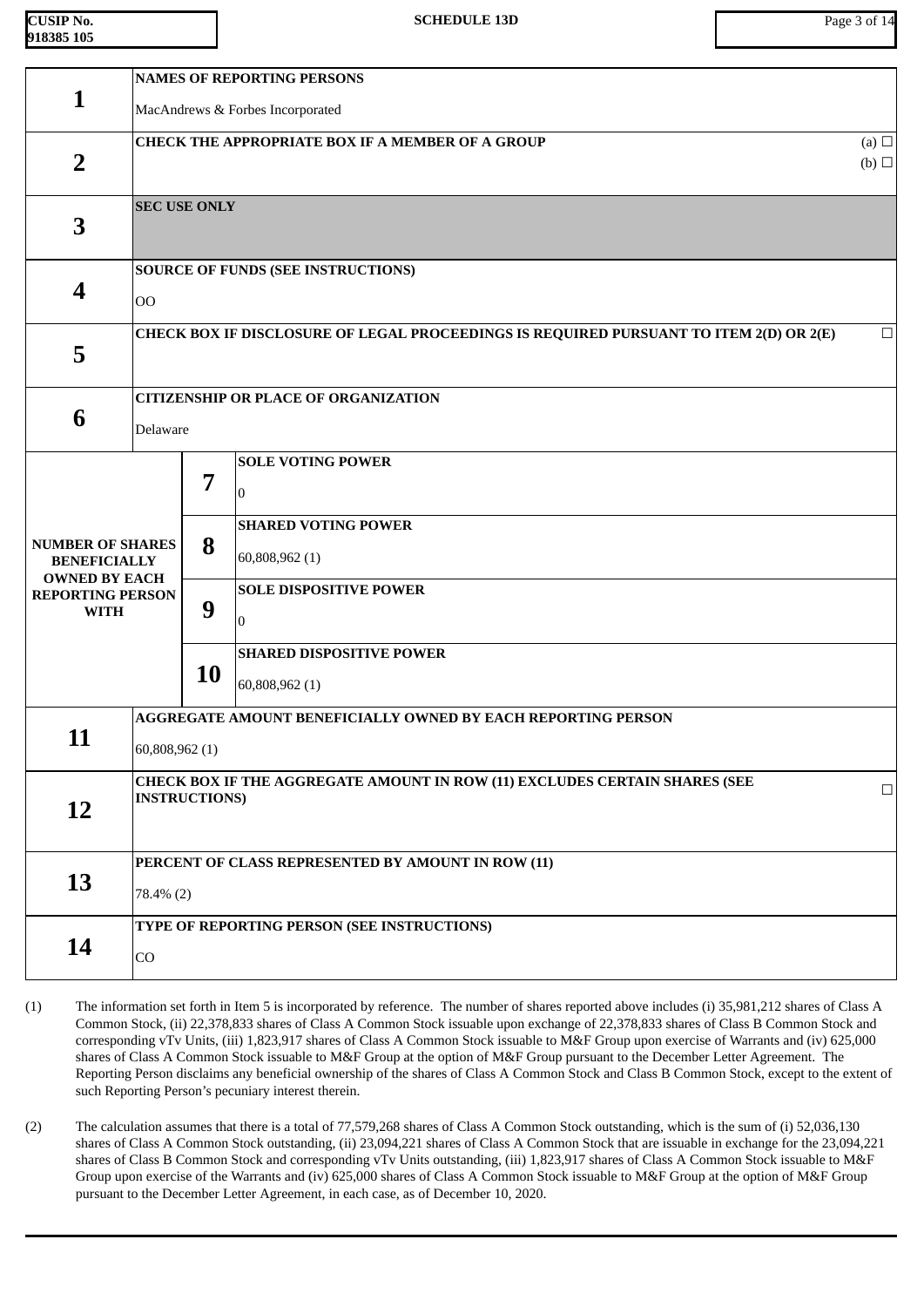| <b>CUSIP No.</b> |  |
|------------------|--|
| 918385 105       |  |

|                                                                        | <b>NAMES OF REPORTING PERSONS</b> |                                                                                                              |                                                                                        |                 |  |  |  |
|------------------------------------------------------------------------|-----------------------------------|--------------------------------------------------------------------------------------------------------------|----------------------------------------------------------------------------------------|-----------------|--|--|--|
| $\mathbf{1}$                                                           |                                   | MacAndrews & Forbes LLC                                                                                      |                                                                                        |                 |  |  |  |
|                                                                        |                                   |                                                                                                              | <b>CHECK THE APPROPRIATE BOX IF A MEMBER OF A GROUP</b>                                | (a) $\Box$      |  |  |  |
| $\overline{2}$                                                         |                                   |                                                                                                              |                                                                                        | $(b)$ $\square$ |  |  |  |
|                                                                        | <b>SEC USE ONLY</b>               |                                                                                                              |                                                                                        |                 |  |  |  |
| 3                                                                      |                                   |                                                                                                              |                                                                                        |                 |  |  |  |
|                                                                        |                                   |                                                                                                              | <b>SOURCE OF FUNDS (SEE INSTRUCTIONS)</b>                                              |                 |  |  |  |
| 4                                                                      | 00                                |                                                                                                              |                                                                                        |                 |  |  |  |
|                                                                        |                                   |                                                                                                              | CHECK BOX IF DISCLOSURE OF LEGAL PROCEEDINGS IS REQUIRED PURSUANT TO ITEM 2(D) OR 2(E) | $\Box$          |  |  |  |
| 5                                                                      |                                   |                                                                                                              |                                                                                        |                 |  |  |  |
|                                                                        |                                   |                                                                                                              | <b>CITIZENSHIP OR PLACE OF ORGANIZATION</b>                                            |                 |  |  |  |
| 6                                                                      | Delaware                          |                                                                                                              |                                                                                        |                 |  |  |  |
|                                                                        |                                   |                                                                                                              | <b>SOLE VOTING POWER</b>                                                               |                 |  |  |  |
|                                                                        | 7                                 |                                                                                                              | n                                                                                      |                 |  |  |  |
|                                                                        |                                   |                                                                                                              | <b>SHARED VOTING POWER</b>                                                             |                 |  |  |  |
| <b>NUMBER OF SHARES</b><br><b>BENEFICIALLY</b><br><b>OWNED BY EACH</b> | 8                                 |                                                                                                              | 26,165,657(1)                                                                          |                 |  |  |  |
| <b>REPORTING PERSON</b>                                                |                                   |                                                                                                              | <b>SOLE DISPOSITIVE POWER</b>                                                          |                 |  |  |  |
| <b>WITH</b>                                                            |                                   | 9                                                                                                            | l0                                                                                     |                 |  |  |  |
|                                                                        |                                   |                                                                                                              | <b>SHARED DISPOSITIVE POWER</b>                                                        |                 |  |  |  |
|                                                                        |                                   | <b>10</b>                                                                                                    | 26,165,657(1)                                                                          |                 |  |  |  |
|                                                                        |                                   |                                                                                                              | AGGREGATE AMOUNT BENEFICIALLY OWNED BY EACH REPORTING PERSON                           |                 |  |  |  |
| 11                                                                     | 26,165,657(1)                     |                                                                                                              |                                                                                        |                 |  |  |  |
|                                                                        |                                   | CHECK BOX IF THE AGGREGATE AMOUNT IN ROW (11) EXCLUDES CERTAIN SHARES (SEE<br>$\Box$<br><b>INSTRUCTIONS)</b> |                                                                                        |                 |  |  |  |
| 12                                                                     |                                   |                                                                                                              |                                                                                        |                 |  |  |  |
|                                                                        |                                   |                                                                                                              | PERCENT OF CLASS REPRESENTED BY AMOUNT IN ROW (11)                                     |                 |  |  |  |
| 13                                                                     | 33.7% (2)                         |                                                                                                              |                                                                                        |                 |  |  |  |
|                                                                        |                                   |                                                                                                              |                                                                                        |                 |  |  |  |
| 14                                                                     |                                   |                                                                                                              | TYPE OF REPORTING PERSON (SEE INSTRUCTIONS)                                            |                 |  |  |  |
|                                                                        | <b>OO</b>                         |                                                                                                              |                                                                                        |                 |  |  |  |

- (1) The information set forth in Item 5 is incorporated by reference. The number of shares reported above includes (i) 23,716,740 shares of Class A Common Stock, (ii) 1,823,917 shares of Class A Common Stock issuable to M&F Group upon exercise of the Warrants and (iii) 625,000 shares of Class A Common Stock issuable to M&F Group at the option of M&F Group pursuant to the December Letter Agreement.
- (2) The calculation assumes that there is a total of 77,579,268 shares of Class A Common Stock outstanding, which is the sum of (i) 52,036,130 shares of Class A Common Stock outstanding, (ii) 23,094,221 shares of Class A Common Stock that are issuable in exchange for the 23,094,221 shares of Class B Common Stock and corresponding vTv Units outstanding, (iii) 1,823,917 shares of Class A Common Stock issuable to M&F Group upon exercise of the Warrants and (iv) 625,000 shares of Class A Common Stock issuable to M&F Group at the option of M&F Group pursuant to the December Letter Agreement, in each case, as of December 10, 2020.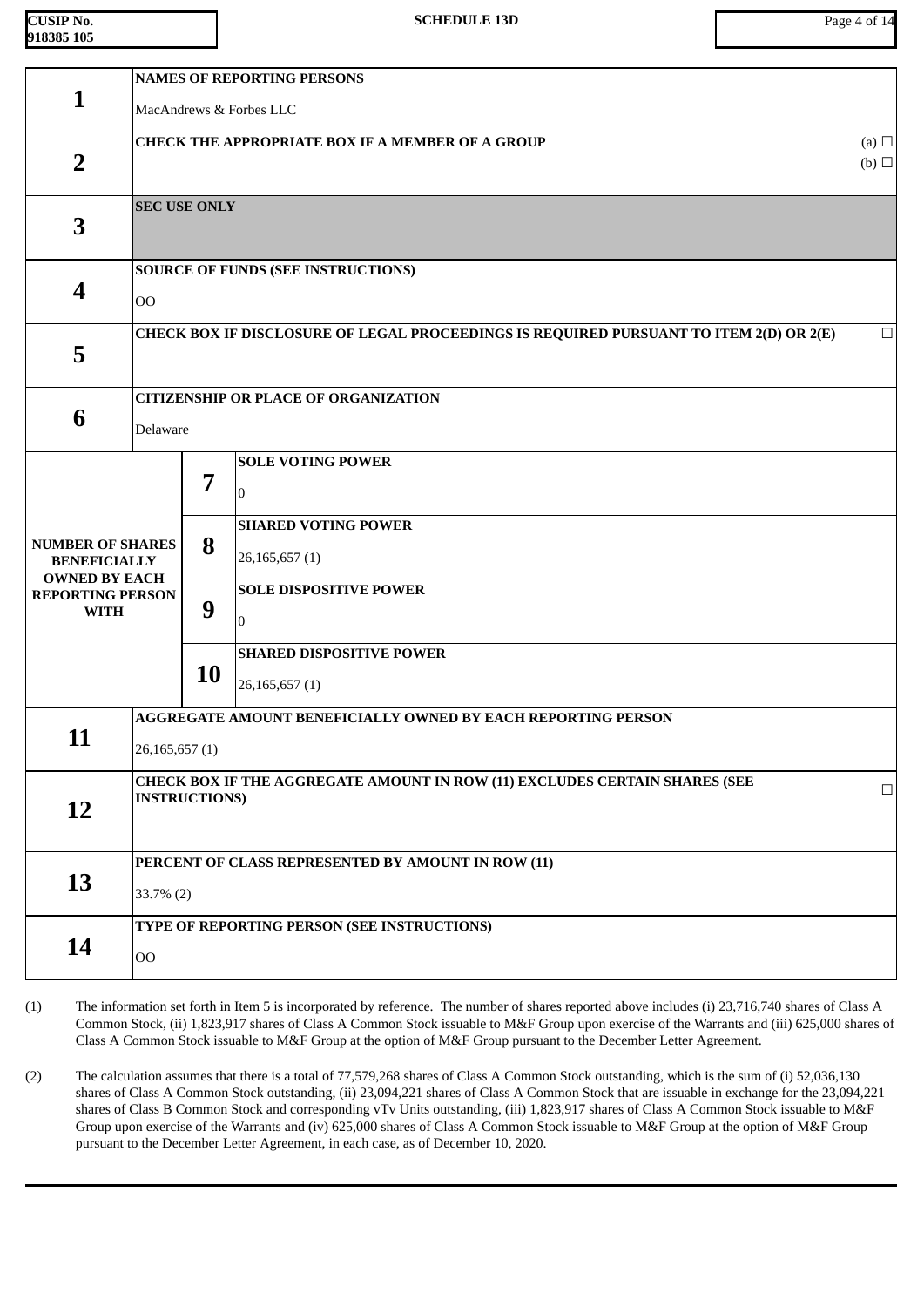| CUSIP No.   |  |
|-------------|--|
| 1918385 105 |  |

|                                                 | <b>NAMES OF REPORTING PERSONS</b>                       |                                                    |                                                                                        |                   |  |  |
|-------------------------------------------------|---------------------------------------------------------|----------------------------------------------------|----------------------------------------------------------------------------------------|-------------------|--|--|
| 1                                               |                                                         | MacAndrews & Forbes Group LLC                      |                                                                                        |                   |  |  |
| $\overline{2}$                                  | <b>CHECK THE APPROPRIATE BOX IF A MEMBER OF A GROUP</b> |                                                    |                                                                                        | (a) $\Box$<br>(b) |  |  |
|                                                 |                                                         |                                                    |                                                                                        |                   |  |  |
| 3                                               | <b>SEC USE ONLY</b>                                     |                                                    |                                                                                        |                   |  |  |
|                                                 |                                                         |                                                    |                                                                                        |                   |  |  |
|                                                 |                                                         |                                                    | <b>SOURCE OF FUNDS (SEE INSTRUCTIONS)</b>                                              |                   |  |  |
| 4                                               | O <sub>O</sub>                                          |                                                    |                                                                                        |                   |  |  |
|                                                 |                                                         |                                                    | CHECK BOX IF DISCLOSURE OF LEGAL PROCEEDINGS IS REQUIRED PURSUANT TO ITEM 2(D) OR 2(E) | $\Box$            |  |  |
| 5                                               |                                                         |                                                    |                                                                                        |                   |  |  |
|                                                 |                                                         |                                                    | <b>CITIZENSHIP OR PLACE OF ORGANIZATION</b>                                            |                   |  |  |
| 6                                               | Delaware                                                |                                                    |                                                                                        |                   |  |  |
|                                                 |                                                         |                                                    | <b>SOLE VOTING POWER</b>                                                               |                   |  |  |
|                                                 |                                                         | 7                                                  | 0                                                                                      |                   |  |  |
|                                                 |                                                         |                                                    | <b>SHARED VOTING POWER</b>                                                             |                   |  |  |
| <b>NUMBER OF SHARES</b><br><b>BENEFICIALLY</b>  |                                                         | 8                                                  | 26,165,657(1)                                                                          |                   |  |  |
| <b>OWNED BY EACH</b><br><b>REPORTING PERSON</b> |                                                         |                                                    | <b>SOLE DISPOSITIVE POWER</b>                                                          |                   |  |  |
| <b>WITH</b>                                     |                                                         | 9                                                  | 0                                                                                      |                   |  |  |
|                                                 |                                                         |                                                    | <b>SHARED DISPOSITIVE POWER</b>                                                        |                   |  |  |
|                                                 |                                                         | <b>10</b>                                          | 26,165,657(1)                                                                          |                   |  |  |
|                                                 |                                                         |                                                    | AGGREGATE AMOUNT BENEFICIALLY OWNED BY EACH REPORTING PERSON                           |                   |  |  |
| 11                                              | 26,165,657(1)                                           |                                                    |                                                                                        |                   |  |  |
|                                                 |                                                         |                                                    | CHECK BOX IF THE AGGREGATE AMOUNT IN ROW (11) EXCLUDES CERTAIN SHARES (SEE             | $\Box$            |  |  |
| 12                                              |                                                         | <b>INSTRUCTIONS)</b>                               |                                                                                        |                   |  |  |
|                                                 |                                                         |                                                    |                                                                                        |                   |  |  |
| 13                                              |                                                         | PERCENT OF CLASS REPRESENTED BY AMOUNT IN ROW (11) |                                                                                        |                   |  |  |
|                                                 |                                                         | $33.7\%$ (2)                                       |                                                                                        |                   |  |  |
| 14                                              |                                                         |                                                    | TYPE OF REPORTING PERSON (SEE INSTRUCTIONS)                                            |                   |  |  |
|                                                 | $\overline{O}O$                                         |                                                    |                                                                                        |                   |  |  |

- (1) The information set forth in Item 5 is incorporated by reference. The number of shares reported above includes (i) 23,716,740 shares of Class A Common Stock, (ii) 1,823,917 shares of Class A Common Stock issuable to M&F Group upon exercise of the Warrants and (iii) 625,000 shares of Class A Common Stock issuable to M&F Group at the option of M&F Group pursuant to the December Letter Agreement.
- (2) The calculation assumes that there is a total of 77,579,268 shares of Class A Common Stock outstanding, which is the sum of (i) 52,036,130 shares of Class A Common Stock outstanding, (ii) 23,094,221 shares of Class A Common Stock that are issuable in exchange for the 23,094,221 shares of Class B Common Stock and corresponding vTv Units outstanding, (iii) 1,823,917 shares of Class A Common Stock issuable to M&F Group upon exercise of the Warrants and (iv) 625,000 shares of Class A Common Stock issuable to M&F Group at the option of M&F Group pursuant to the December Letter Agreement, in each case, as of December 10, 2020.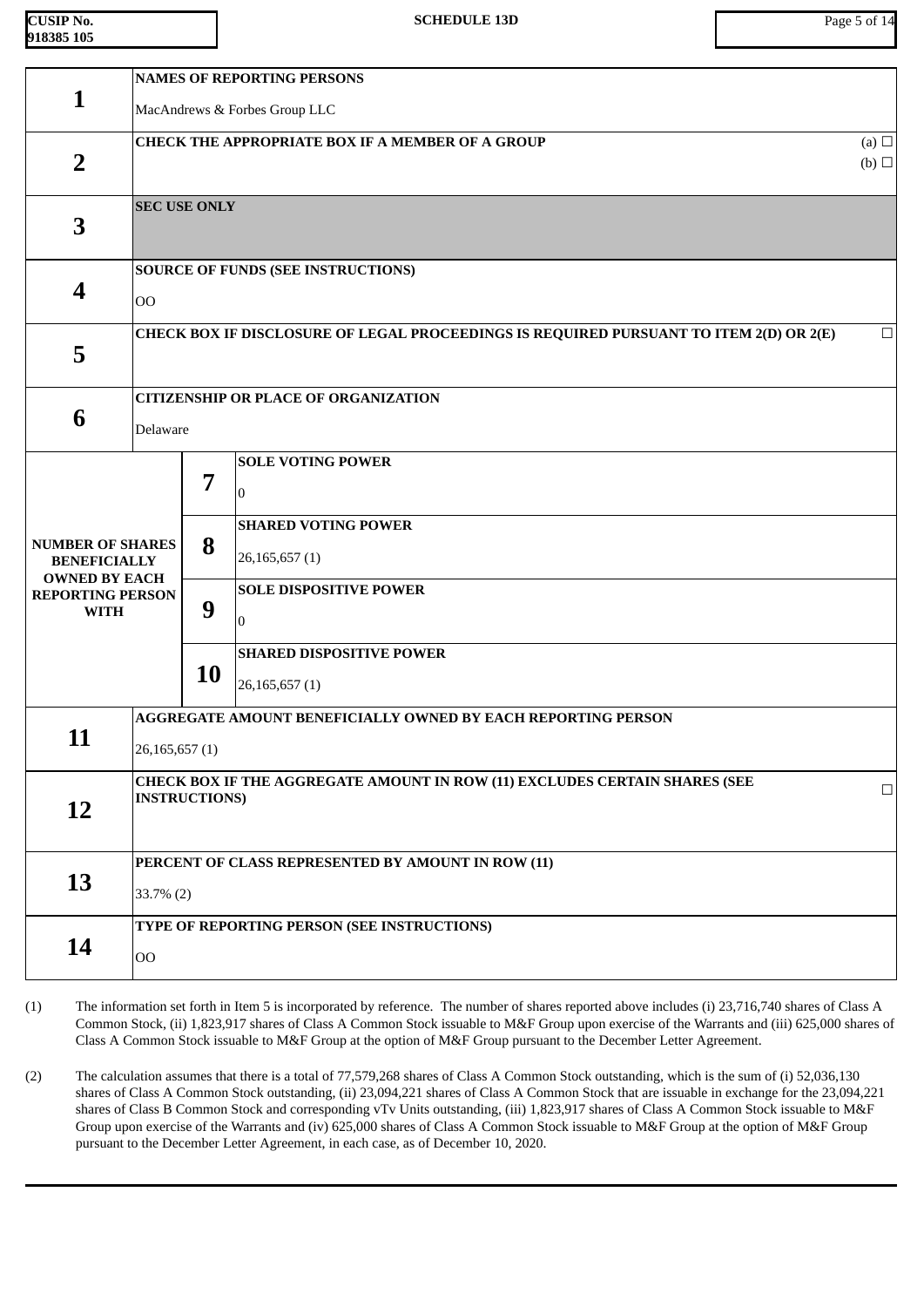| <b>CUSIP No.</b> |  |
|------------------|--|
| 918385 105       |  |

|                                                 |                     | <b>NAMES OF REPORTING PERSONS</b>                  |                                                                                        |                 |  |  |  |
|-------------------------------------------------|---------------------|----------------------------------------------------|----------------------------------------------------------------------------------------|-----------------|--|--|--|
| $\mathbf{1}$                                    |                     | MFV Holdings One LLC                               |                                                                                        |                 |  |  |  |
|                                                 |                     |                                                    | <b>CHECK THE APPROPRIATE BOX IF A MEMBER OF A GROUP</b>                                | (a) $\Box$      |  |  |  |
| $\overline{2}$                                  |                     |                                                    |                                                                                        | $(b)$ $\square$ |  |  |  |
|                                                 | <b>SEC USE ONLY</b> |                                                    |                                                                                        |                 |  |  |  |
| 3                                               |                     |                                                    |                                                                                        |                 |  |  |  |
|                                                 |                     |                                                    | <b>SOURCE OF FUNDS (SEE INSTRUCTIONS)</b>                                              |                 |  |  |  |
| 4                                               | 00                  |                                                    |                                                                                        |                 |  |  |  |
|                                                 |                     |                                                    | CHECK BOX IF DISCLOSURE OF LEGAL PROCEEDINGS IS REQUIRED PURSUANT TO ITEM 2(D) OR 2(E) | $\Box$          |  |  |  |
| 5                                               |                     |                                                    |                                                                                        |                 |  |  |  |
|                                                 |                     |                                                    |                                                                                        |                 |  |  |  |
| 6                                               |                     |                                                    | <b>CITIZENSHIP OR PLACE OF ORGANIZATION</b>                                            |                 |  |  |  |
|                                                 | Delaware            |                                                    |                                                                                        |                 |  |  |  |
|                                                 |                     | 7                                                  | <b>SOLE VOTING POWER</b>                                                               |                 |  |  |  |
|                                                 |                     |                                                    | 0                                                                                      |                 |  |  |  |
|                                                 |                     |                                                    | <b>SHARED VOTING POWER</b>                                                             |                 |  |  |  |
| <b>NUMBER OF SHARES</b><br><b>BENEFICIALLY</b>  |                     | 8                                                  | 24,779,499 (1)                                                                         |                 |  |  |  |
| <b>OWNED BY EACH</b><br><b>REPORTING PERSON</b> |                     |                                                    | <b>SOLE DISPOSITIVE POWER</b>                                                          |                 |  |  |  |
| <b>WITH</b>                                     | 9                   | 0                                                  |                                                                                        |                 |  |  |  |
|                                                 |                     |                                                    | <b>SHARED DISPOSITIVE POWER</b>                                                        |                 |  |  |  |
|                                                 |                     | <b>10</b>                                          | 24,779,499 (1)                                                                         |                 |  |  |  |
|                                                 |                     |                                                    | AGGREGATE AMOUNT BENEFICIALLY OWNED BY EACH REPORTING PERSON                           |                 |  |  |  |
| 11                                              | 24,779,499 (1)      |                                                    |                                                                                        |                 |  |  |  |
|                                                 |                     |                                                    | CHECK BOX IF THE AGGREGATE AMOUNT IN ROW (11) EXCLUDES CERTAIN SHARES (SEE             | $\Box$          |  |  |  |
| 12                                              |                     | <b>INSTRUCTIONS)</b>                               |                                                                                        |                 |  |  |  |
|                                                 |                     |                                                    |                                                                                        |                 |  |  |  |
|                                                 |                     | PERCENT OF CLASS REPRESENTED BY AMOUNT IN ROW (11) |                                                                                        |                 |  |  |  |
| 13                                              |                     | $33.0\%$ (2)                                       |                                                                                        |                 |  |  |  |
|                                                 |                     |                                                    | TYPE OF REPORTING PERSON (SEE INSTRUCTIONS)                                            |                 |  |  |  |
| 14                                              | $00\,$              |                                                    |                                                                                        |                 |  |  |  |

(1) The information set forth in Item 5 is incorporated by reference. The number of shares reported above includes 22,378,833 shares of Class B Common Stock and corresponding vTv Units, which are exchangeable for 22,378,833 shares of Class A Common Stock.

(2) The calculation assumes that there is a total of 75,130,351 shares of Class A Common Stock outstanding, which is the sum of (i) 52,036,130 shares of Class A Common Stock outstanding and (ii) 23,094,221 shares of Class A Common Stock that are issuable in exchange for the 23,094,221 shares of Class B Common Stock and corresponding vTv Units outstanding, in each case, as of December 10, 2020.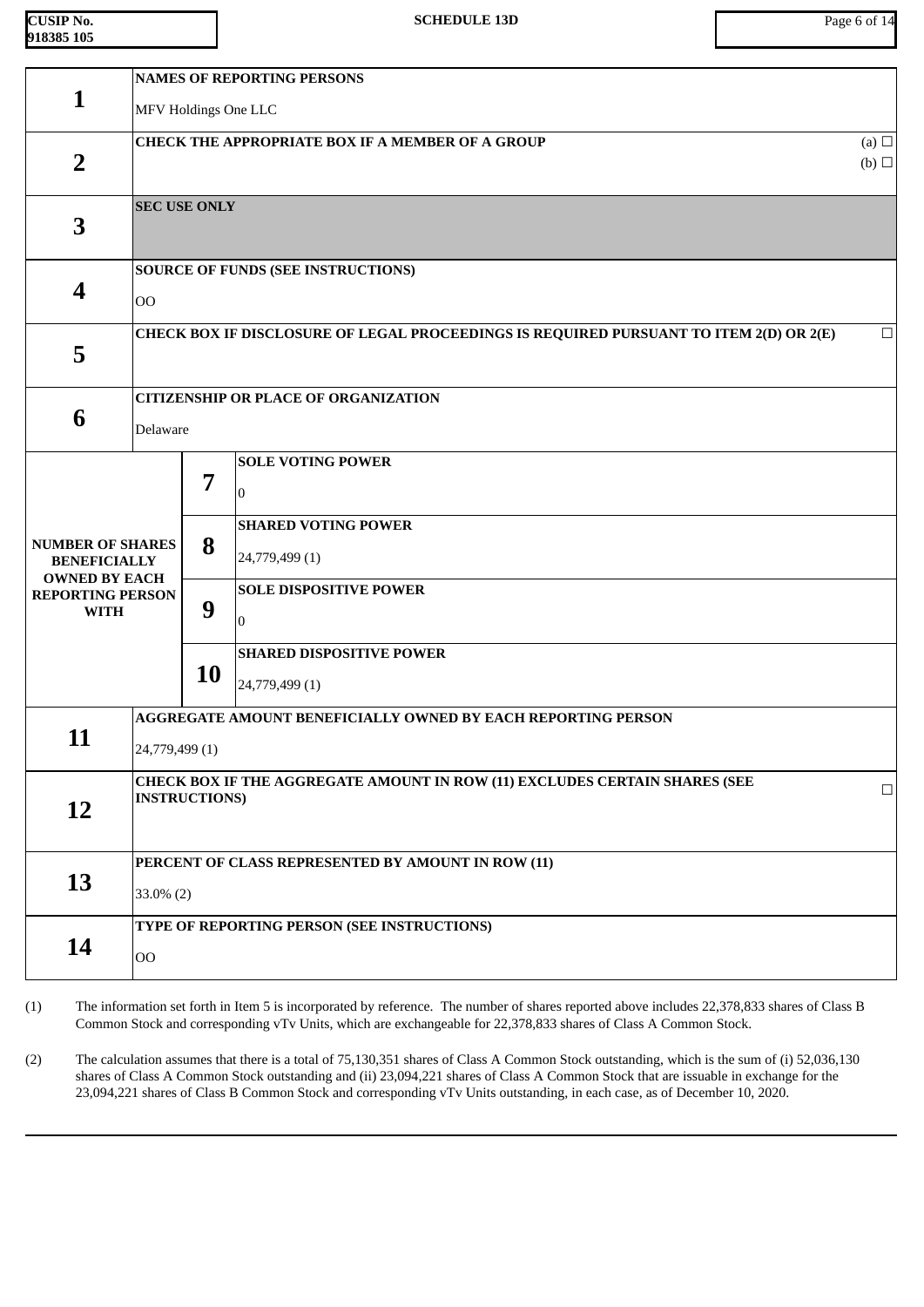| $CUSIP$ No. |  |
|-------------|--|
| 918385 105  |  |

|                                                 | <b>NAMES OF REPORTING PERSONS</b> |                                                                            |                                                                                        |                 |  |  |  |
|-------------------------------------------------|-----------------------------------|----------------------------------------------------------------------------|----------------------------------------------------------------------------------------|-----------------|--|--|--|
| $\mathbf{1}$                                    |                                   | M&F TTP Holdings LLC                                                       |                                                                                        |                 |  |  |  |
|                                                 |                                   |                                                                            | <b>CHECK THE APPROPRIATE BOX IF A MEMBER OF A GROUP</b>                                | (a) $\Box$      |  |  |  |
| $\overline{2}$                                  |                                   |                                                                            |                                                                                        | $(b)$ $\square$ |  |  |  |
|                                                 | <b>SEC USE ONLY</b>               |                                                                            |                                                                                        |                 |  |  |  |
| 3                                               |                                   |                                                                            |                                                                                        |                 |  |  |  |
|                                                 |                                   |                                                                            | <b>SOURCE OF FUNDS (SEE INSTRUCTIONS)</b>                                              |                 |  |  |  |
| 4                                               | O <sub>O</sub>                    |                                                                            |                                                                                        |                 |  |  |  |
|                                                 |                                   |                                                                            | CHECK BOX IF DISCLOSURE OF LEGAL PROCEEDINGS IS REQUIRED PURSUANT TO ITEM 2(D) OR 2(E) | $\Box$          |  |  |  |
| 5                                               |                                   |                                                                            |                                                                                        |                 |  |  |  |
|                                                 |                                   |                                                                            | <b>CITIZENSHIP OR PLACE OF ORGANIZATION</b>                                            |                 |  |  |  |
| 6                                               | Delaware                          |                                                                            |                                                                                        |                 |  |  |  |
|                                                 |                                   |                                                                            | <b>SOLE VOTING POWER</b>                                                               |                 |  |  |  |
|                                                 |                                   | 7                                                                          | $\Omega$                                                                               |                 |  |  |  |
|                                                 |                                   |                                                                            | <b>SHARED VOTING POWER</b>                                                             |                 |  |  |  |
| <b>NUMBER OF SHARES</b><br><b>BENEFICIALLY</b>  |                                   | 8                                                                          | 22,378,833 (1)                                                                         |                 |  |  |  |
| <b>OWNED BY EACH</b><br><b>REPORTING PERSON</b> |                                   |                                                                            | <b>SOLE DISPOSITIVE POWER</b>                                                          |                 |  |  |  |
| <b>WITH</b>                                     | 9                                 |                                                                            | M                                                                                      |                 |  |  |  |
|                                                 |                                   |                                                                            | <b>SHARED DISPOSITIVE POWER</b>                                                        |                 |  |  |  |
|                                                 | 10                                |                                                                            | 22,378,833 (1)                                                                         |                 |  |  |  |
|                                                 |                                   |                                                                            | AGGREGATE AMOUNT BENEFICIALLY OWNED BY EACH REPORTING PERSON                           |                 |  |  |  |
| 11                                              |                                   | 22,378,833(1)                                                              |                                                                                        |                 |  |  |  |
|                                                 |                                   | CHECK BOX IF THE AGGREGATE AMOUNT IN ROW (11) EXCLUDES CERTAIN SHARES (SEE |                                                                                        |                 |  |  |  |
| 12                                              |                                   | <b>INSTRUCTIONS)</b>                                                       |                                                                                        |                 |  |  |  |
|                                                 |                                   |                                                                            |                                                                                        |                 |  |  |  |
| 13                                              |                                   | PERCENT OF CLASS REPRESENTED BY AMOUNT IN ROW (11)                         |                                                                                        |                 |  |  |  |
|                                                 |                                   | 29.8% (2)                                                                  |                                                                                        |                 |  |  |  |
| 14                                              |                                   |                                                                            | TYPE OF REPORTING PERSON (SEE INSTRUCTIONS)                                            |                 |  |  |  |
|                                                 | $00\,$                            |                                                                            |                                                                                        |                 |  |  |  |

(1) The information set forth in Item 5 is incorporated by reference. The number of shares reported above represents 22,378,833 shares of Class B Common Stock and corresponding vTv Units, which are exchangeable for 22,378,833 shares of Class A Common Stock.

(2) The calculation assumes that there is a total of 75,130,351 shares of Class A Common Stock outstanding, which is the sum of (i) 52,036,130 shares of Class A Common Stock outstanding and (ii) 23,094,221 shares of Class A Common Stock that are issuable in exchange for the 23,094,221 shares of Class B Common Stock and corresponding vTv Units outstanding, in each case, as of December 10, 2020.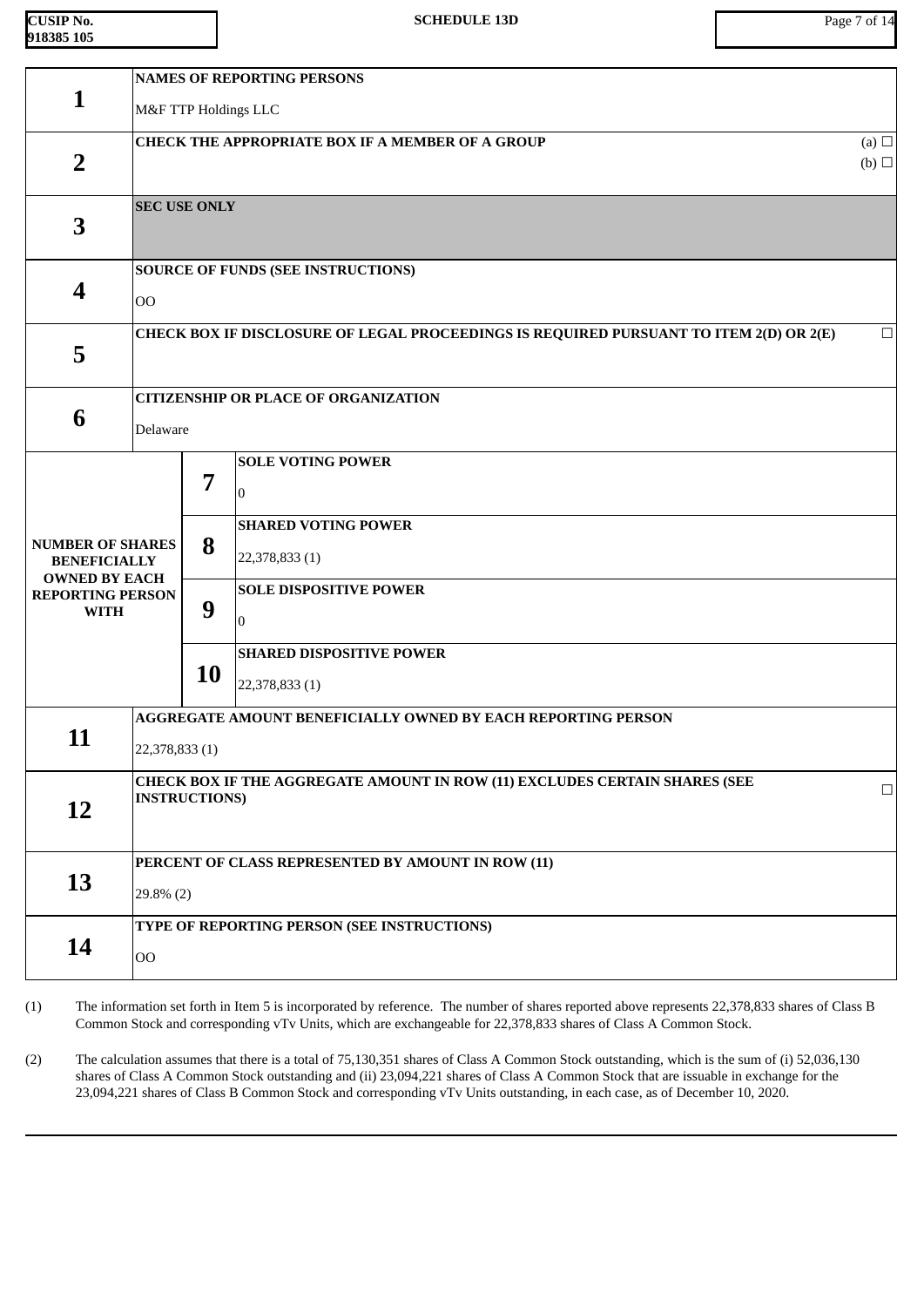| <b>CUSIP No.</b> |  |
|------------------|--|
| 918385 105       |  |

|                                                                                                   | <b>NAMES OF REPORTING PERSONS</b>                                                                            |                                                                                          |                                                                                                                             |  |  |
|---------------------------------------------------------------------------------------------------|--------------------------------------------------------------------------------------------------------------|------------------------------------------------------------------------------------------|-----------------------------------------------------------------------------------------------------------------------------|--|--|
| 1                                                                                                 | M&F TTP Holdings Two LLC                                                                                     |                                                                                          |                                                                                                                             |  |  |
| $\overline{2}$                                                                                    |                                                                                                              | <b>CHECK THE APPROPRIATE BOX IF A MEMBER OF A GROUP</b><br>(a) $\Box$<br>$(b)$ $\square$ |                                                                                                                             |  |  |
| 3                                                                                                 | <b>SEC USE ONLY</b>                                                                                          |                                                                                          |                                                                                                                             |  |  |
| $\boldsymbol{4}$                                                                                  | <b>SOURCE OF FUNDS (SEE INSTRUCTIONS)</b><br>$00\,$                                                          |                                                                                          |                                                                                                                             |  |  |
| 5                                                                                                 | CHECK BOX IF DISCLOSURE OF LEGAL PROCEEDINGS IS REQUIRED PURSUANT TO ITEM 2(D) OR 2(E)<br>$\Box$             |                                                                                          |                                                                                                                             |  |  |
| 6                                                                                                 | <b>CITIZENSHIP OR PLACE OF ORGANIZATION</b><br>Delaware                                                      |                                                                                          |                                                                                                                             |  |  |
| <b>NUMBER OF SHARES</b><br><b>BENEFICIALLY</b><br><b>OWNED BY EACH</b><br><b>REPORTING PERSON</b> |                                                                                                              | 7<br>8                                                                                   | <b>SOLE VOTING POWER</b><br>$\overline{0}$<br><b>SHARED VOTING POWER</b><br>22,378,833 (1)<br><b>SOLE DISPOSITIVE POWER</b> |  |  |
| <b>WITH</b>                                                                                       |                                                                                                              | 9<br>10                                                                                  | $\overline{0}$<br><b>SHARED DISPOSITIVE POWER</b><br>22,378,833 (1)                                                         |  |  |
| 11                                                                                                | <b>AGGREGATE AMOUNT BENEFICIALLY OWNED BY EACH REPORTING PERSON</b><br>22,378,833(1)                         |                                                                                          |                                                                                                                             |  |  |
| 12                                                                                                | CHECK BOX IF THE AGGREGATE AMOUNT IN ROW (11) EXCLUDES CERTAIN SHARES (SEE<br>$\Box$<br><b>INSTRUCTIONS)</b> |                                                                                          |                                                                                                                             |  |  |
| 13                                                                                                | PERCENT OF CLASS REPRESENTED BY AMOUNT IN ROW (11)<br>29.8% (2)                                              |                                                                                          |                                                                                                                             |  |  |
| 14                                                                                                | TYPE OF REPORTING PERSON (SEE INSTRUCTIONS)<br>O <sub>O</sub>                                                |                                                                                          |                                                                                                                             |  |  |

(1) The information set forth in Item 5 is incorporated by reference. The number of shares reported above represents 22,378,833 shares of Class B Common Stock and corresponding vTv Units, which are exchangeable for 22,378,833 shares of Class A Common Stock.

(2) The calculation assumes that there is a total of 75,130,351 shares of Class A Common Stock outstanding, which is the sum of (i) 52,036,130 shares of Class A Common Stock outstanding and (ii) 23,094,221 shares of Class A Common Stock that are issuable in exchange for the 23,094,221 shares of Class B Common Stock and corresponding vTv Units outstanding, in each case, as of December 10, 2020.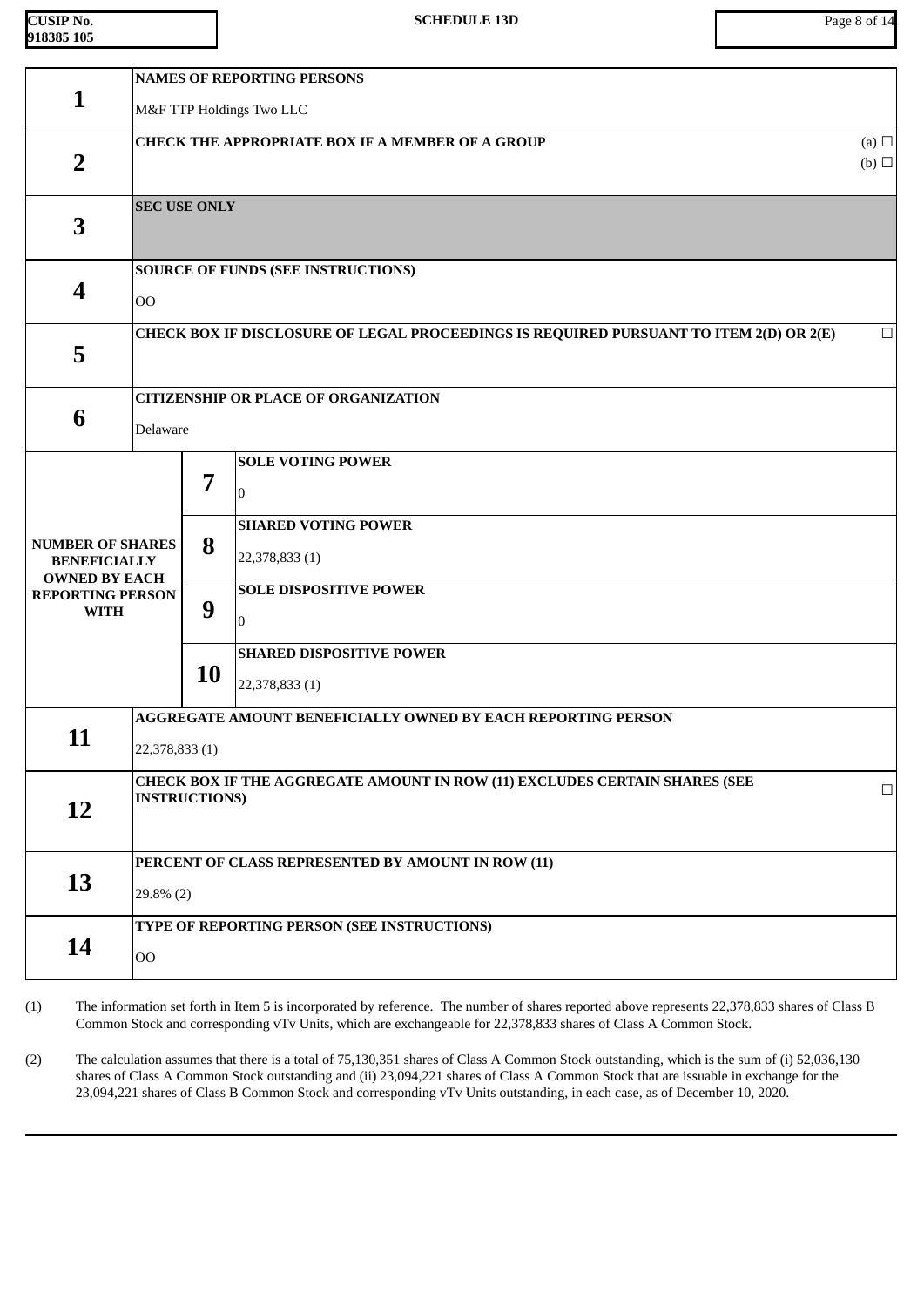| CUSIP No.   |  |
|-------------|--|
| 1918385 105 |  |

|                                                         | <b>NAMES OF REPORTING PERSONS</b>                             |                                                                                                              |                                                                                        |                 |  |  |  |
|---------------------------------------------------------|---------------------------------------------------------------|--------------------------------------------------------------------------------------------------------------|----------------------------------------------------------------------------------------|-----------------|--|--|--|
| $\mathbf{1}$                                            | RLX Holdings Two LLC                                          |                                                                                                              |                                                                                        |                 |  |  |  |
| <b>CHECK THE APPROPRIATE BOX IF A MEMBER OF A GROUP</b> |                                                               |                                                                                                              | (a) $\Box$                                                                             |                 |  |  |  |
| $\overline{2}$                                          |                                                               |                                                                                                              |                                                                                        | $(b)$ $\square$ |  |  |  |
|                                                         | <b>SEC USE ONLY</b>                                           |                                                                                                              |                                                                                        |                 |  |  |  |
| 3                                                       |                                                               |                                                                                                              |                                                                                        |                 |  |  |  |
|                                                         | <b>SOURCE OF FUNDS (SEE INSTRUCTIONS)</b>                     |                                                                                                              |                                                                                        |                 |  |  |  |
| 4                                                       | <b>OO</b>                                                     |                                                                                                              |                                                                                        |                 |  |  |  |
|                                                         |                                                               |                                                                                                              | CHECK BOX IF DISCLOSURE OF LEGAL PROCEEDINGS IS REQUIRED PURSUANT TO ITEM 2(D) OR 2(E) | $\Box$          |  |  |  |
| 5                                                       |                                                               |                                                                                                              |                                                                                        |                 |  |  |  |
|                                                         | <b>CITIZENSHIP OR PLACE OF ORGANIZATION</b>                   |                                                                                                              |                                                                                        |                 |  |  |  |
| 6                                                       | Delaware                                                      |                                                                                                              |                                                                                        |                 |  |  |  |
|                                                         |                                                               |                                                                                                              | <b>SOLE VOTING POWER</b>                                                               |                 |  |  |  |
|                                                         |                                                               | 7                                                                                                            |                                                                                        |                 |  |  |  |
|                                                         |                                                               |                                                                                                              | <b>SHARED VOTING POWER</b>                                                             |                 |  |  |  |
| <b>NUMBER OF SHARES</b><br><b>BENEFICIALLY</b>          | 8<br>9                                                        |                                                                                                              | 4,931,903 (1)                                                                          |                 |  |  |  |
| <b>OWNED BY EACH</b><br><b>REPORTING PERSON</b>         |                                                               |                                                                                                              | <b>SOLE DISPOSITIVE POWER</b>                                                          |                 |  |  |  |
| <b>WITH</b>                                             |                                                               |                                                                                                              |                                                                                        |                 |  |  |  |
|                                                         |                                                               |                                                                                                              | <b>SHARED DISPOSITIVE POWER</b>                                                        |                 |  |  |  |
|                                                         |                                                               | <b>10</b>                                                                                                    | 4,931,903 (1)                                                                          |                 |  |  |  |
|                                                         |                                                               |                                                                                                              | AGGREGATE AMOUNT BENEFICIALLY OWNED BY EACH REPORTING PERSON                           |                 |  |  |  |
| 11                                                      | 4,931,903 (1)                                                 |                                                                                                              |                                                                                        |                 |  |  |  |
|                                                         |                                                               | CHECK BOX IF THE AGGREGATE AMOUNT IN ROW (11) EXCLUDES CERTAIN SHARES (SEE<br>$\Box$<br><b>INSTRUCTIONS)</b> |                                                                                        |                 |  |  |  |
| <b>12</b>                                               |                                                               |                                                                                                              |                                                                                        |                 |  |  |  |
|                                                         |                                                               |                                                                                                              | PERCENT OF CLASS REPRESENTED BY AMOUNT IN ROW (11)                                     |                 |  |  |  |
| 13                                                      | $6.4\%(2)$                                                    |                                                                                                              |                                                                                        |                 |  |  |  |
|                                                         |                                                               |                                                                                                              |                                                                                        |                 |  |  |  |
| 14                                                      | TYPE OF REPORTING PERSON (SEE INSTRUCTIONS)<br>O <sub>O</sub> |                                                                                                              |                                                                                        |                 |  |  |  |
|                                                         |                                                               |                                                                                                              |                                                                                        |                 |  |  |  |

(1) The information set forth in Item 5 is incorporated by reference.

(2) The calculation assumes that there is a total of 77,579,268 shares of Class A Common Stock outstanding, which is the sum of (i) 52,036,130 shares of Class A Common Stock outstanding, (ii) 23,094,221 shares of Class A Common Stock that are issuable in exchange for the 23,094,221 shares of Class B Common Stock and corresponding vTv Units outstanding, (iii) 1,823,917 shares of Class A Common Stock issuable to M&F Group upon exercise of the Warrants and (iv) 625,000 shares of Class A Common Stock issuable to M&F Group at the option of M&F Group pursuant to the December Letter Agreement, in each case, as of December 10, 2020.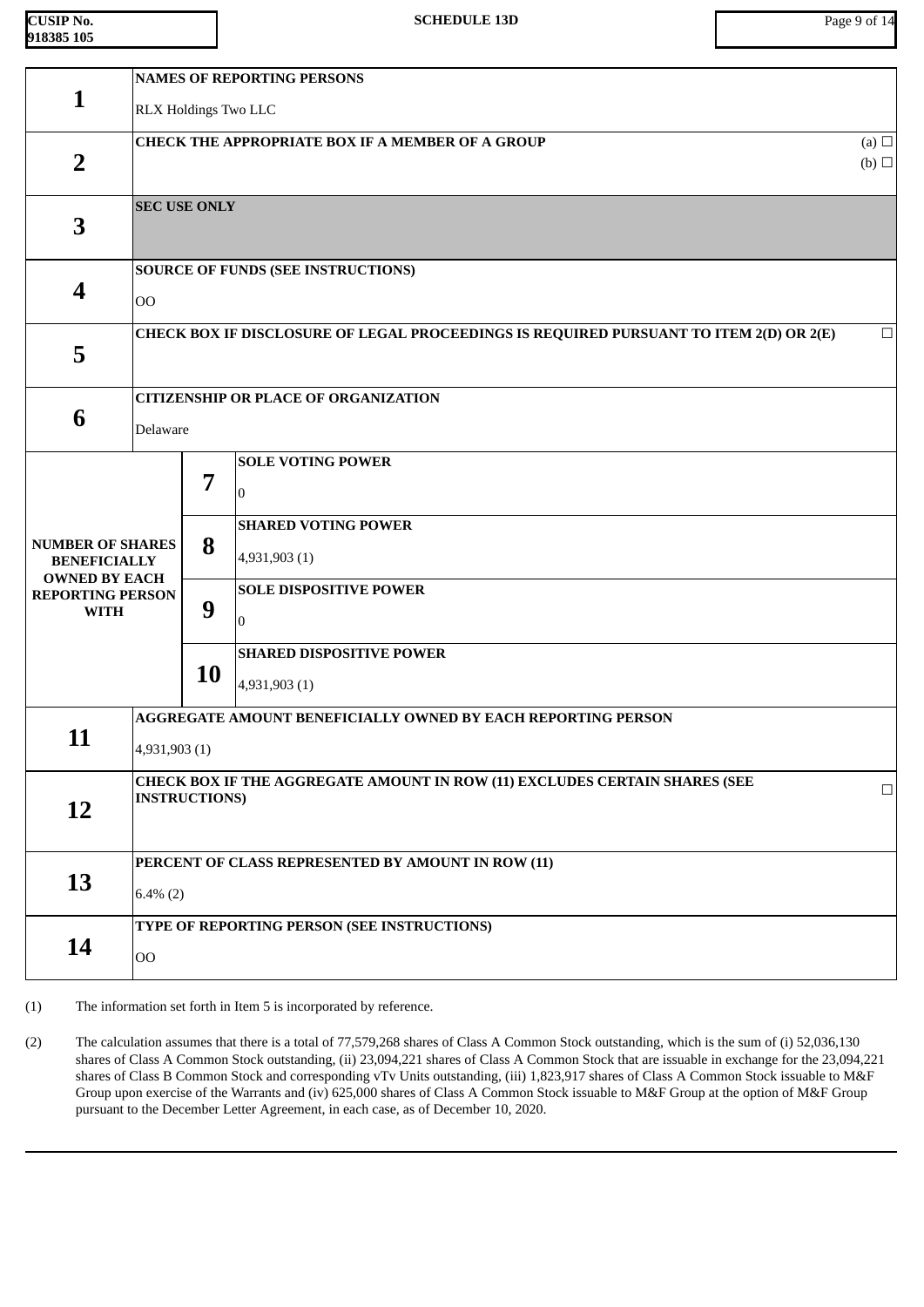| <b>CUSIP No.</b> |  |
|------------------|--|
| 918385 105       |  |

| RLX Holdings Four LLC<br>CHECK THE APPROPRIATE BOX IF A MEMBER OF A GROUP<br>(a) $\Box$<br>$\overline{2}$<br>$(b)$ $\square$<br><b>SEC USE ONLY</b><br>3<br><b>SOURCE OF FUNDS (SEE INSTRUCTIONS)</b><br>4<br><b>OO</b><br>CHECK BOX IF DISCLOSURE OF LEGAL PROCEEDINGS IS REQUIRED PURSUANT TO ITEM 2(D) OR 2(E)<br>$\Box$<br>5<br><b>CITIZENSHIP OR PLACE OF ORGANIZATION</b><br>6<br>Delaware<br><b>SOLE VOTING POWER</b><br>7<br>0<br><b>SHARED VOTING POWER</b><br>8<br><b>NUMBER OF SHARES</b><br>4,931,903 (1)<br><b>BENEFICIALLY</b><br><b>OWNED BY EACH</b><br><b>SOLE DISPOSITIVE POWER</b><br><b>REPORTING PERSON</b><br>9<br><b>WITH</b><br>l0<br><b>SHARED DISPOSITIVE POWER</b><br>10<br>4,931,903 (1)<br>AGGREGATE AMOUNT BENEFICIALLY OWNED BY EACH REPORTING PERSON<br>11<br>4,931,903 (1)<br>CHECK BOX IF THE AGGREGATE AMOUNT IN ROW (11) EXCLUDES CERTAIN SHARES (SEE<br>$\Box$<br><b>INSTRUCTIONS)</b><br>12<br>PERCENT OF CLASS REPRESENTED BY AMOUNT IN ROW (11)<br>13<br>$6.4\%(2)$<br>TYPE OF REPORTING PERSON (SEE INSTRUCTIONS)<br>14<br>$00\,$ |              | <b>NAMES OF REPORTING PERSONS</b> |  |  |  |  |  |
|----------------------------------------------------------------------------------------------------------------------------------------------------------------------------------------------------------------------------------------------------------------------------------------------------------------------------------------------------------------------------------------------------------------------------------------------------------------------------------------------------------------------------------------------------------------------------------------------------------------------------------------------------------------------------------------------------------------------------------------------------------------------------------------------------------------------------------------------------------------------------------------------------------------------------------------------------------------------------------------------------------------------------------------------------------------------------|--------------|-----------------------------------|--|--|--|--|--|
|                                                                                                                                                                                                                                                                                                                                                                                                                                                                                                                                                                                                                                                                                                                                                                                                                                                                                                                                                                                                                                                                            | $\mathbf{1}$ |                                   |  |  |  |  |  |
|                                                                                                                                                                                                                                                                                                                                                                                                                                                                                                                                                                                                                                                                                                                                                                                                                                                                                                                                                                                                                                                                            |              |                                   |  |  |  |  |  |
|                                                                                                                                                                                                                                                                                                                                                                                                                                                                                                                                                                                                                                                                                                                                                                                                                                                                                                                                                                                                                                                                            |              |                                   |  |  |  |  |  |
|                                                                                                                                                                                                                                                                                                                                                                                                                                                                                                                                                                                                                                                                                                                                                                                                                                                                                                                                                                                                                                                                            |              |                                   |  |  |  |  |  |
|                                                                                                                                                                                                                                                                                                                                                                                                                                                                                                                                                                                                                                                                                                                                                                                                                                                                                                                                                                                                                                                                            |              |                                   |  |  |  |  |  |
|                                                                                                                                                                                                                                                                                                                                                                                                                                                                                                                                                                                                                                                                                                                                                                                                                                                                                                                                                                                                                                                                            |              |                                   |  |  |  |  |  |
|                                                                                                                                                                                                                                                                                                                                                                                                                                                                                                                                                                                                                                                                                                                                                                                                                                                                                                                                                                                                                                                                            |              |                                   |  |  |  |  |  |
|                                                                                                                                                                                                                                                                                                                                                                                                                                                                                                                                                                                                                                                                                                                                                                                                                                                                                                                                                                                                                                                                            |              |                                   |  |  |  |  |  |
|                                                                                                                                                                                                                                                                                                                                                                                                                                                                                                                                                                                                                                                                                                                                                                                                                                                                                                                                                                                                                                                                            |              |                                   |  |  |  |  |  |
|                                                                                                                                                                                                                                                                                                                                                                                                                                                                                                                                                                                                                                                                                                                                                                                                                                                                                                                                                                                                                                                                            |              |                                   |  |  |  |  |  |
|                                                                                                                                                                                                                                                                                                                                                                                                                                                                                                                                                                                                                                                                                                                                                                                                                                                                                                                                                                                                                                                                            |              |                                   |  |  |  |  |  |
|                                                                                                                                                                                                                                                                                                                                                                                                                                                                                                                                                                                                                                                                                                                                                                                                                                                                                                                                                                                                                                                                            |              |                                   |  |  |  |  |  |
|                                                                                                                                                                                                                                                                                                                                                                                                                                                                                                                                                                                                                                                                                                                                                                                                                                                                                                                                                                                                                                                                            |              |                                   |  |  |  |  |  |
|                                                                                                                                                                                                                                                                                                                                                                                                                                                                                                                                                                                                                                                                                                                                                                                                                                                                                                                                                                                                                                                                            |              |                                   |  |  |  |  |  |
|                                                                                                                                                                                                                                                                                                                                                                                                                                                                                                                                                                                                                                                                                                                                                                                                                                                                                                                                                                                                                                                                            |              |                                   |  |  |  |  |  |
|                                                                                                                                                                                                                                                                                                                                                                                                                                                                                                                                                                                                                                                                                                                                                                                                                                                                                                                                                                                                                                                                            |              |                                   |  |  |  |  |  |
|                                                                                                                                                                                                                                                                                                                                                                                                                                                                                                                                                                                                                                                                                                                                                                                                                                                                                                                                                                                                                                                                            |              |                                   |  |  |  |  |  |
|                                                                                                                                                                                                                                                                                                                                                                                                                                                                                                                                                                                                                                                                                                                                                                                                                                                                                                                                                                                                                                                                            |              |                                   |  |  |  |  |  |
|                                                                                                                                                                                                                                                                                                                                                                                                                                                                                                                                                                                                                                                                                                                                                                                                                                                                                                                                                                                                                                                                            |              |                                   |  |  |  |  |  |
|                                                                                                                                                                                                                                                                                                                                                                                                                                                                                                                                                                                                                                                                                                                                                                                                                                                                                                                                                                                                                                                                            |              |                                   |  |  |  |  |  |
|                                                                                                                                                                                                                                                                                                                                                                                                                                                                                                                                                                                                                                                                                                                                                                                                                                                                                                                                                                                                                                                                            |              |                                   |  |  |  |  |  |
|                                                                                                                                                                                                                                                                                                                                                                                                                                                                                                                                                                                                                                                                                                                                                                                                                                                                                                                                                                                                                                                                            |              |                                   |  |  |  |  |  |
|                                                                                                                                                                                                                                                                                                                                                                                                                                                                                                                                                                                                                                                                                                                                                                                                                                                                                                                                                                                                                                                                            |              |                                   |  |  |  |  |  |
|                                                                                                                                                                                                                                                                                                                                                                                                                                                                                                                                                                                                                                                                                                                                                                                                                                                                                                                                                                                                                                                                            |              |                                   |  |  |  |  |  |
|                                                                                                                                                                                                                                                                                                                                                                                                                                                                                                                                                                                                                                                                                                                                                                                                                                                                                                                                                                                                                                                                            |              |                                   |  |  |  |  |  |
|                                                                                                                                                                                                                                                                                                                                                                                                                                                                                                                                                                                                                                                                                                                                                                                                                                                                                                                                                                                                                                                                            |              |                                   |  |  |  |  |  |
|                                                                                                                                                                                                                                                                                                                                                                                                                                                                                                                                                                                                                                                                                                                                                                                                                                                                                                                                                                                                                                                                            |              |                                   |  |  |  |  |  |

(1) The information set forth in Item 5 is incorporated by reference.

(2) The calculation assumes that there is a total of 77,579,268 shares of Class A Common Stock outstanding, which is the sum of (i) 52,036,130 shares of Class A Common Stock outstanding, (ii) 23,094,221 shares of Class A Common Stock that are issuable in exchange for the 23,094,221 shares of Class B Common Stock and corresponding vTv Units outstanding, (iii) 1,823,917 shares of Class A Common Stock issuable to M&F Group upon exercise of the Warrants and (iv) 625,000 shares of Class A Common Stock issuable to M&F Group at the option of M&F Group pursuant to the December Letter Agreement, in each case, as of December 10, 2020.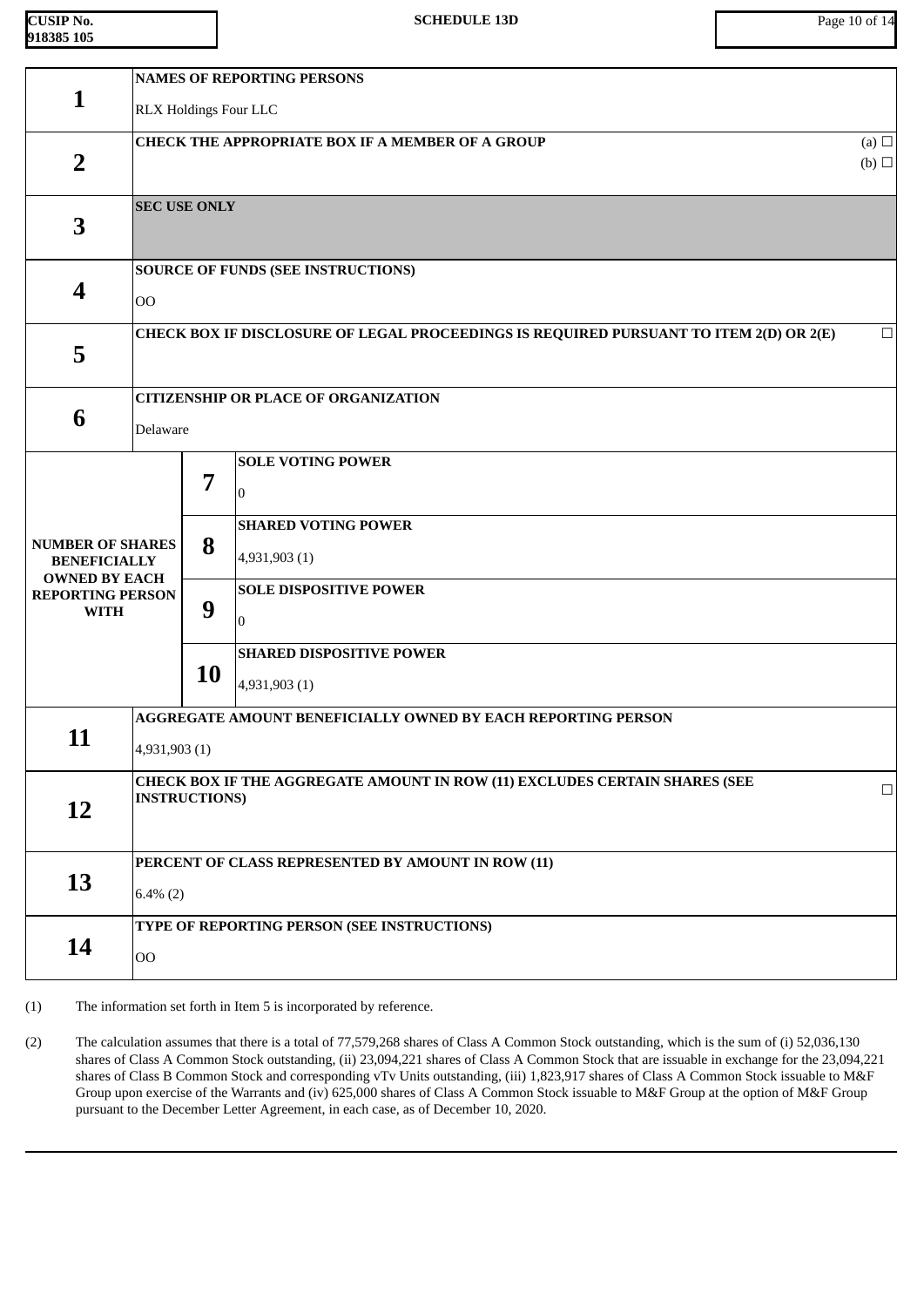# **CUSIP No. 918385 105**

This Amendment No. 40 ("Amendment No. 40") amends and supplements the statement on Schedule 13D, dated August 14, 2015, as amended by Amendment No. 1 to the statement on Schedule 13D, dated August 28, 2015, as further amended by Amendment No. 2 to the statement on Schedule 13D, dated October 5, 2015, as further amended by Amendment No. 3 to the statement on Schedule 13D, dated April 6, 2016, as further amended by Amendment No. 4 to the statement on Schedule 13D, dated August 15, 2017, as further amended by Amendment No. 5 to the statement on Schedule 13D, dated December 7, 2017, as further amended by Amendment No. 6 to the statement on Schedule 13D, dated May 29, 2018, as further amended by Amendment No. 7 to the statement on Schedule 13D, dated June 20, 2018, as further amended by Amendment No. 8 to the statement on Schedule 13D, dated July 10, 2018, as further amended by Amendment No. 9 to the statement on Schedule 13D, dated August 1, 2018, as further amended by Amendment No. 10 to the statement on Schedule 13D, dated August 14, 2018, as further amended by Amendment No. 11 to the statement on Schedule 13D, dated September 10, 2018, as further amended by Amendment No. 12 to the statement on Schedule 13D, dated October 1, 2018, as further amended by Amendment No. 13 to the statement on Schedule 13D, dated November 6, 2018, as further amended by Amendment No. 14 to the statement on Schedule 13D, dated November 29, 2018, as further amended by Amendment No. 15 to the statement on Schedule 13D, dated December 12, 2018, as further amended by Amendment No. 16 to the statement on Schedule 13D, dated December 27, 2018, as further amended by Amendment No. 17 to the statement on Schedule 13D, dated January 18, 2019, as further amended by Amendment No. 18 to the statement on Schedule 13D, dated January 30, 2019, as further amended by Amendment No. 19 to the statement on Schedule 13D, dated February 15, 2019, as further amended by Amendment No. 20 to the statement on Schedule 13D, dated February 28, 2019, as further amended by Amendment No. 21 to the statement on Schedule 13D, dated March 19, 2019, as further amended by Amendment No. 22 to the statement on Schedule 13D, dated May 16, 2019, as further amended by Amendment No. 23 to the statement on Schedule 13D, dated June 26, 2019, as further amended by Amendment No. 24 to the statement on Schedule 13D, dated July 9, 2019, as further amended by Amendment No. 25 to the statement on Schedule 13D, dated August 6, 2019, as further amended by Amendment No. 26 to the statement on Schedule 13D, dated September 4, 2019, as further amended by Amendment No. 27 to the statement on Schedule 13D, dated September 11, 2019, as further amended by Amendment No. 28 to the statement on Schedule 13D, dated September 18, 2019, as further amended by Amendment No. 29 to the statement on Schedule 13D, dated September 27, 2019, as further amended by Amendment No. 30 to the statement on Schedule 13D, dated October 24, 2019, as further amended by Amendment No. 31 to the statement on Schedule 13D, dated November 12, 2019, as further amended by Amendment No. 32 to the statement on Schedule 13D, dated November 26, 2019, as further amended by Amendment No. 33 to the statement on Schedule 13D, dated December 18, 2019, as further amended by Amendment No. 34 to the statement on Schedule 13D, dated December 23, 2019, as further amended by Amendment No. 35 to the statement on Schedule 13D, dated January 7, 2020, as further amended by Amendment No. 36 to the statement on Schedule 13D, dated January 28, 2020, as further amended by Amendment No. 37 to the statement on Schedule 13D, dated February 25, 2020, as further amended by Amendment No. 38 to the statement on Schedule 13D, dated May 12, 2020, and as further amended by Amendment No. 39 to the statement on Schedule 13D, dated November 24, 2020 (as so amended, the "Schedule 13D"), and is being filed with the Securities and Exchange Commission by The ROP Revocable Trust dated 1/9/2018, a New York trust (the "ROP Revocable Trust"), MacAndrews & Forbes Incorporated, a Delaware corporation ("MacAndrews & Forbes"), MacAndrews & Forbes LLC, a Delaware limited liability company ("M&F LLC"), MacAndrews & Forbes Group LLC, a Delaware limited liability company ("M&F Group"), MFV Holdings One LLC, a Delaware limited liability company ("MFV"), M&F TTP Holdings LLC, a Delaware limited liability company ("M&F TTP"), M&F TTP Holdings Two LLC, a Delaware limited liability company ("M&F TTP Two"), RLX Holdings Two LLC ("RLX Holdings Two"), and RLX Holdings Four LLC ("RLX Holdings Four") (each of the foregoing, a "Reporting Person," and collectively, the "Reporting Persons"), relating to the shares of the Class A common stock, par value \$0.01 per share ("Class A Common Stock"), of vTv Therapeutics Inc., a Delaware corporation (the "Issuer").

## **Item 3. Source and Amount of Funds or Other Consideration.**

The information contained in Item 3 of the Schedule 13D is hereby amended and supplemented by adding the information below.

On December 10, 2020, M&F Group purchased 625,000 shares of Class A Common Stock from the Issuer pursuant to the terms of the previously disclosed letter agreement ("the December Letter Agreement"), dated as of December 23, 2019, between M&F Group and the Issuer. The funds used for the purchase of 625,000 shares of the Class A Common Stock were derived from general working capital. A total of \$1,000,000 in cash was paid to acquire such shares.

## **Item 5. Interest in Securities of the Issuer**

The information contained in the first four paragraphs of Item 5 of the Schedule 13D is hereby amended and restated in its entirety as follows: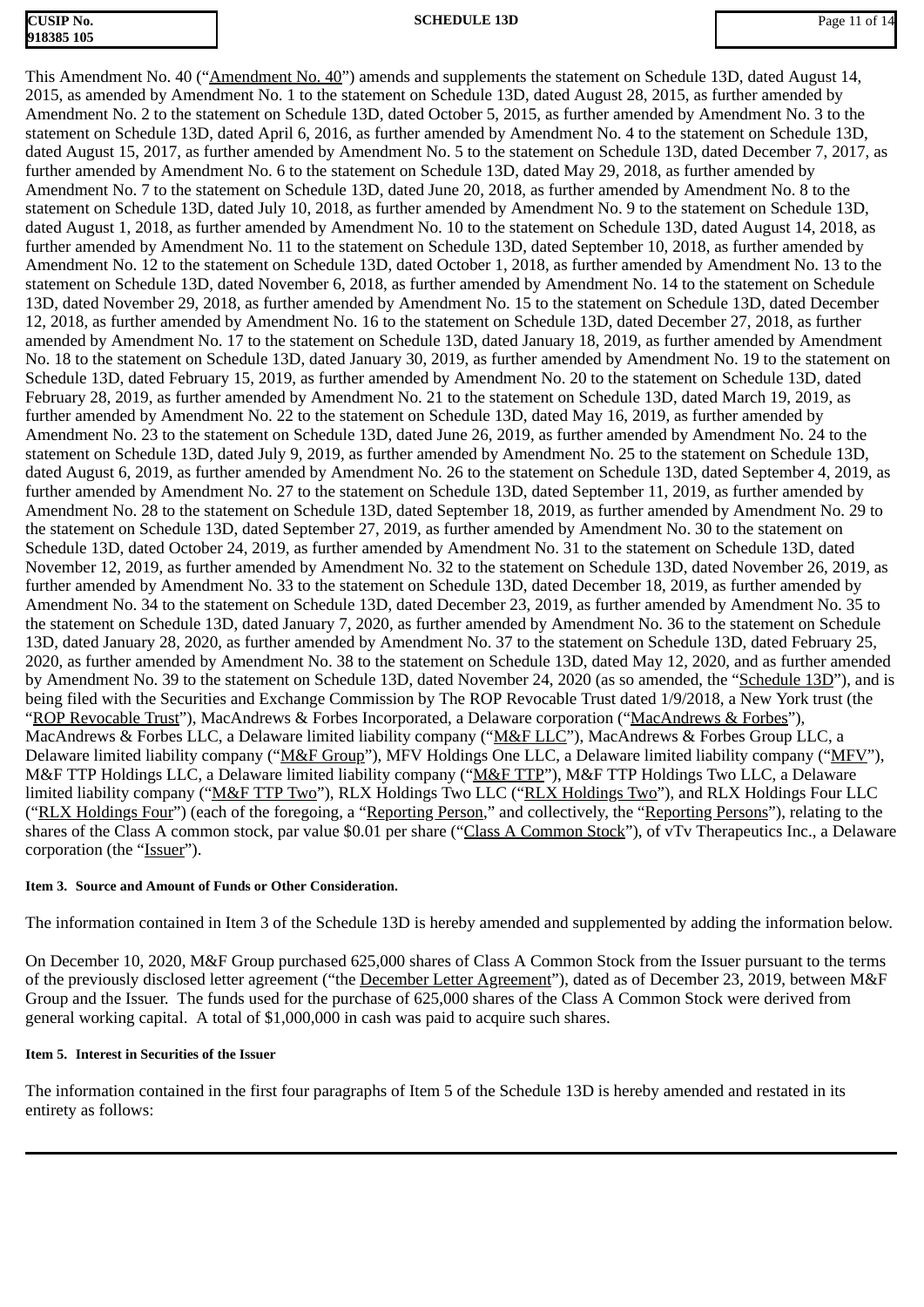| CUSIP No.  |  |
|------------|--|
| 918385 105 |  |

(a) The ROP Revocable Trust directly or indirectly controls MacAndrews & Forbes, M&F LLC, M&F Group, MFV, M&F TTP, M&F TTP Two, RLX Holdings Two and RLX Holdings Four. Including (i) the 23,084,267 shares of Class B Common Stock (which are exchangeable, together with a corresponding vTv Unit, for shares of Class A Common Stock on a one-to-one basis) outstanding, (ii) 1,823,917 shares of Class A Common Stock issuable to M&F Group upon exercise of the Warrants, and (iii) 625,000 shares of Class A Common Stock issuable to M&F Group pursuant to the December Letter Agreement:

- 61,514,396 shares of Class A Common Stock are beneficially owned by Mr. Perelman and the ROP Revocable Trust;
- 60,808,962 shares of Class A Common Stock are beneficially owned by MacAndrews & Forbes;
- 24,779,499 shares of Class A Common Stock are beneficially owned by MFV;
- 22,378,833 shares of Class A Common Stock are beneficially owned by M&F TTP and M&F TTP Two;
- 26,165,657 shares of Class A Common Stock are beneficially owned by M&F LLC and M&F Group.
- 4,931,903 shares of Class A Common Stock are beneficially owned by RLX Holdings Two; and
- 4,931,903 shares of Class A Common Stock are beneficially owned by RLX Holdings Four.

Each of the Reporting Persons disclaim any beneficial ownership of the shares of Class A Common Stock and Class B Common Stock, except to the extent of such Reporting Person's pecuniary interest therein.

Ronald O. Perelman, the sole trustee and sole beneficiary of the ROP Revocable Trust and the Director, Chairman and Chief Executive Officer of MacAndrews & Forbes, may be deemed to beneficially own all the shares of Class A Common Stock and Class B Common Stock beneficially owned by the ROP Revocable Trust, MacAndrews & Forbes, M&F LLC, M&F Group, MFV, M&F TTP and M&F TTP Two. The number of shares reported as beneficially owned by the ROP Revocable Trust includes 49,713 shares of Class B Common Stock and corresponding vTv Units that may be deemed to be directly beneficially owned by the Ronald O. Perelman Trust. Mr. Perelman disclaims any beneficial ownership of the shares of Class A Common Stock and Class B Common Stock, except to the extent of their pecuniary interest therein.

The total Class A Common Stock beneficial ownership of (i) Mr. Perelman and the ROP Revocable Trust represents approximately 79.3% of the Class A Common Stock, (ii) MacAndrews & Forbes represents approximately 78.4% of the Class A Common Stock, (iii) MFV represents approximately 33.0% of the Class A Common Stock, (iv) M&F TTP and M&F TTP Two represents approximately 29.8% of the Class A Common Stock, (v) M&F LLC and M&F Group represents approximately 33.7% of the Class A Common Stock, (vi) RLX Holdings Two represents approximately 6.4% of the Class A Common Stock and (vii) RLX Holdings Four represents approximately 6.4% of the Class A Common Stock (assuming, in the case of MFV, M&F TTP and M&F TTP Two, that there is a total of 75,130,351 shares of Class A Common Stock outstanding, which is the sum of (i) 52,036,130 shares of Class A Common Stock outstanding and (ii) 23,094,221 shares of Class A Common Stock that are issuable in exchange for the 23,094,221 shares of Class B Common Stock and corresponding vTv Units outstanding, in each case, as of December 10, 2020, and, in the case of the beneficial ownership of Mr. Perelman, the ROP Revocable Trust, MacAndrews & Forbes, M&F LLC, M&F Group, RLX Holdings Two and RLX Holdings Four that there is a total of 77,579,268 shares of Class A Common Stock outstanding, which is the sum of (i) 52,036,130 shares of Class A Common Stock outstanding, (ii) 23,094,221 shares of Class A Common Stock that are issuable in exchange for the 23,094,221 shares of Class B Common Stock and corresponding vTv Units outstanding, (iii) 1,823,917 shares of Class A Common Stock issuable to M&F Group upon exercise of the Warrants and (iv) 625,000 shares of Class A Common Stock issuable to M&F Group at the option of M&F Group pursuant to the December Letter Agreement, in each case, as of December 10, 2020.

The responses of each Reporting Person to Items 7 through 11 of the cover pages of this Schedule 13D relating to beneficial ownership of the shares of Class A Common Stock are incorporated herein by reference.

(c) Except for the transactions described herein, there have been no other transactions in the securities of the Issuer effected by the Reporting Persons since the filing of Amendment No. 39 to this Schedule 13D.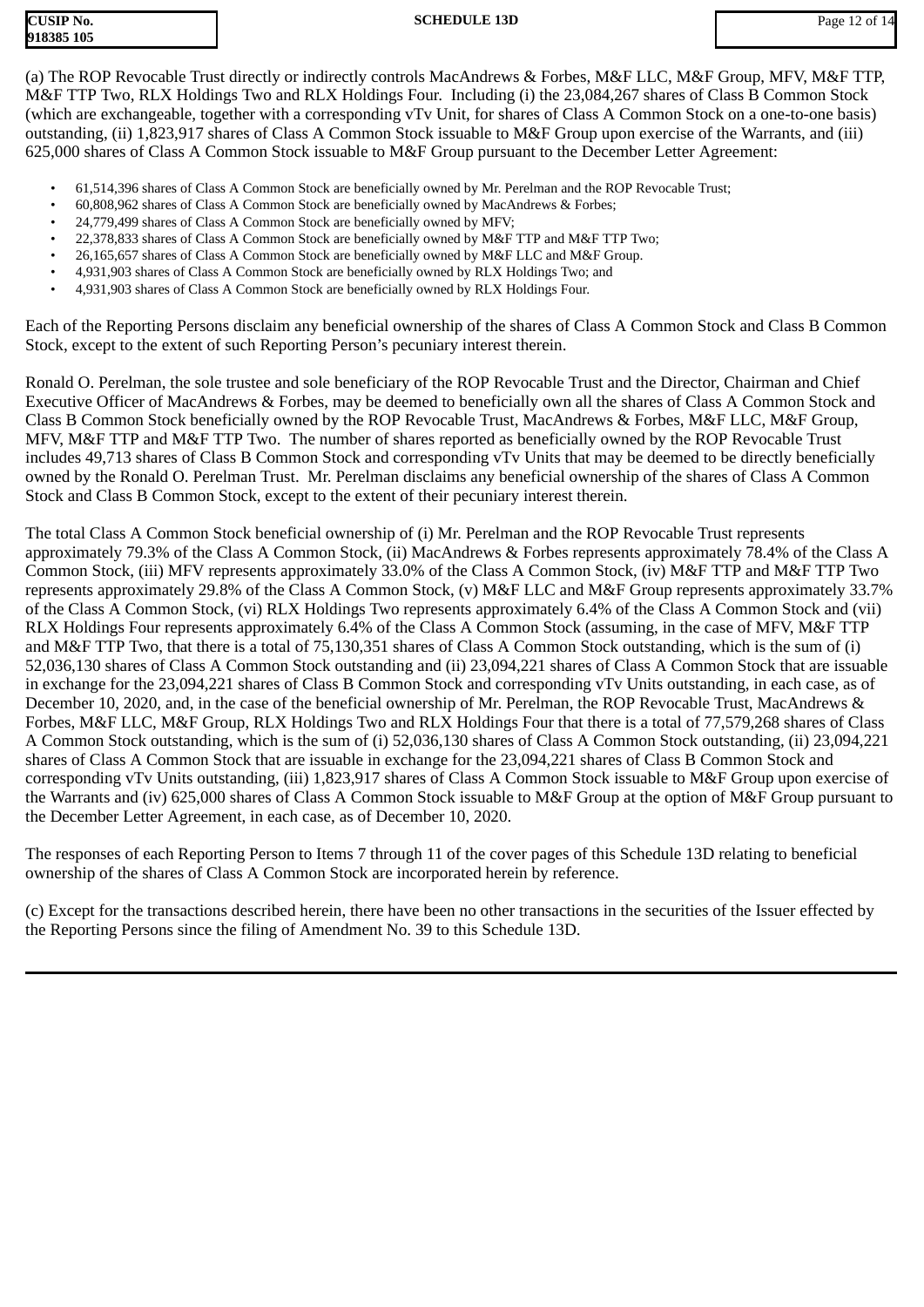| <b>CUSIP No.</b> |  |
|------------------|--|
| 918385 105       |  |

# **SIGNATURE**

After reasonable inquiry and to the best of my knowledge and belief, I certify that the information set forth in this statement is true, complete and correct.

Date: December 10, 2020

#### **The ROP Revocable Trust dated 1/9/2018**

By: /s/ Ronald O. Perelman

Name: Ronald O. Perelman Title: Trustee

#### **MacAndrews & Forbes Incorporated**

By: /s/ Shiri Ben-Yishai Name: Shiri Ben-Yishai Title: Deputy General Counsel and Corporate Secretary

#### **MacAndrews & Forbes LLC**

By: /s/ Shiri Ben-Yishai

Name: Shiri Ben-Yishai Title: Senior Vice President and Corporate Secretary

#### **MacAndrews & Forbes Group LLC**

By: /s/ Shiri Ben-Yishai Name: Shiri Ben-Yishai Title: Senior Vice President and Corporate Secretary

#### **MFV Holdings One LLC**

By: /s/ Shiri Ben-Yishai

Name: Shiri Ben-Yishai Title: Senior Vice President and Corporate Secretary

#### **M&F TTP Holdings LLC**

By: /s/ Shiri Ben-Yishai

Name: Shiri Ben-Yishai Title: Senior Vice President and Corporate Secretary